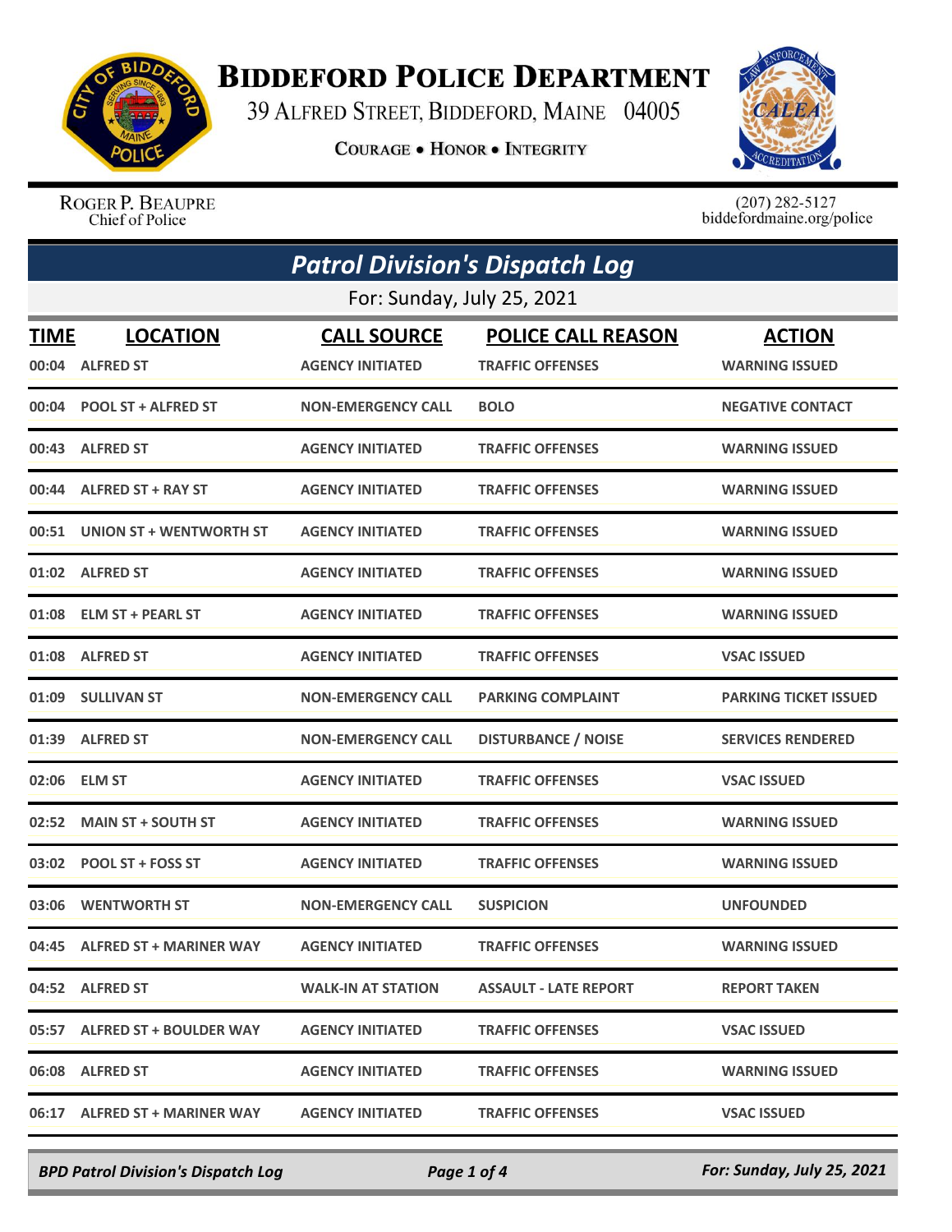| <b>TIME</b> | <b>LOCATION</b>                              | <b>CALL SOURCE</b>               | <b>POLICE CALL REASON</b>                                          | <b>ACTION</b>            |
|-------------|----------------------------------------------|----------------------------------|--------------------------------------------------------------------|--------------------------|
|             | 06:27 ALFRED ST + ANDREWS RD                 | <b>AGENCY INITIATED</b>          | <b>TRAFFIC OFFENSES</b>                                            | <b>VSAC ISSUED</b>       |
|             | 06:59 POOL ST                                | <b>E-911 CALL</b>                | <b>SUSPICION</b>                                                   | <b>NEGATIVE CONTACT</b>  |
| 07:54       | <b>GRANITE POINT RD</b>                      | <b>AGENCY INITIATED</b>          | <b>SHELLFISH VIOLATION</b>                                         | <b>NO VIOLATION</b>      |
| 08:39       | <b>OLD POOL RD</b>                           | <b>AGENCY INITIATED</b>          | <b>TRAFFIC OFFENSES</b>                                            | <b>VSAC ISSUED</b>       |
|             | 09:18 MAIN ST                                | <b>AGENCY INITIATED</b>          | <b>COMMUNITY ENGAGEMENT</b>                                        | <b>NO VIOLATION</b>      |
|             | 09:23 HILL ST                                | <b>NON-EMERGENCY CALL</b>        | <b>SUSPICION</b>                                                   | <b>REPORT TAKEN</b>      |
|             | 10:34 FORTUNES ROCKS RD                      | <b>AGENCY INITIATED</b>          | <b>COMMUNITY ENGAGEMENT</b>                                        | <b>NO VIOLATION</b>      |
| 10:43       | <b>BEACH HOUSE LN</b>                        | <b>AGENCY INITIATED</b>          | <b>COMMUNITY ENGAGEMENT</b>                                        | <b>NO VIOLATION</b>      |
|             | 12:51 RIVER RD + MURCH RD                    | <b>NON-EMERGENCY CALL</b>        | <b>ANIMAL COMPLAINT</b>                                            | <b>SERVICES RENDERED</b> |
|             | 13:11 MAY ST + ORCHARD ST                    | <b>AGENCY INITIATED</b>          | <b>TRAFFIC OFFENSES</b>                                            | <b>WARNING ISSUED</b>    |
|             | 13:30 POOL ST                                | <b>NON-EMERGENCY CALL</b>        | <b>ALARM - POLICE</b>                                              | <b>SERVICES RENDERED</b> |
|             | 13:32 MAIN ST                                | <b>AGENCY INITIATED</b>          | <b>COMMUNITY ENGAGEMENT</b>                                        | <b>NO VIOLATION</b>      |
| 13:44       | <b>PROSPECT ST</b>                           | <b>NON-EMERGENCY CALL</b>        | <b>DOMESTIC COMPLAINTS</b>                                         | <b>REPORT TAKEN</b>      |
| 13:57       | <b>WESTMORE AVE</b>                          | <b>NON-EMERGENCY CALL</b>        | <b>VEHICLE CRASH - POLICE ONLY</b>                                 | <b>SERVICES RENDERED</b> |
| 14:03       | <b>POOL ST + MEETINGHOUSE RD</b>             | <b>AGENCY INITIATED</b>          | <b>TRAFFIC OFFENSES</b>                                            | <b>WARNING ISSUED</b>    |
| 14:20       | <b>FORTUNES ROCKS RD</b>                     | <b>AGENCY INITIATED</b>          | <b>COMMUNITY ENGAGEMENT</b>                                        | <b>NO VIOLATION</b>      |
|             | 14:21 ELM ST                                 | NON-EMERGENCY CALL CHECK WELFARE |                                                                    | <b>ARREST(S) MADE</b>    |
|             | <b>CHARGE: WARRANT ARREST</b>                |                                  | DEFENDANT: WILLIAM LEE TUCKER  AGE: 31  RESIDENT OF: BIDDEFORD, ME |                          |
|             | 14:38 BEACH HOUSE LN                         | <b>AGENCY INITIATED</b>          | <b>COMMUNITY ENGAGEMENT</b>                                        | <b>NO VIOLATION</b>      |
|             | 15:09 SUMMER ST                              | <b>NON-EMERGENCY CALL</b>        | <b>THEFT</b>                                                       | <b>REPORT TAKEN</b>      |
|             | 15:12 MAIN ST                                | <b>AGENCY INITIATED</b>          | <b>COMMUNITY ENGAGEMENT</b>                                        | <b>SERVICES RENDERED</b> |
|             | 15:36 POOL ST + KYLE LN                      | <b>AGENCY INITIATED</b>          | <b>TRAFFIC OFFENSES</b>                                            | <b>WARNING ISSUED</b>    |
|             | 15:51 ALFRED ST                              | <b>NON-EMERGENCY CALL</b>        | <b>POLICE INFORMATION</b>                                          | <b>SERVICES RENDERED</b> |
|             | <b>15:57 BRADBURY ST</b>                     | <b>NON-EMERGENCY CALL</b>        | <b>DISTURBANCE / NOISE</b>                                         | <b>WARNING ISSUED</b>    |
|             | <b>16:13 MAIN ST</b>                         | <b>NON-EMERGENCY CALL</b>        | <b>SUSPICION</b>                                                   | <b>SERVICES RENDERED</b> |
|             | 16:21 ALFRED ST + BIDDEFORD GATEW E-911 CALL |                                  | <b>ROAD HAZARD</b>                                                 | <b>GONE ON ARRIVAL</b>   |
|             |                                              |                                  |                                                                    |                          |

*BPD Patrol Division's Dispatch Log Page 2 of 4 For: Sunday, July 25, 2021*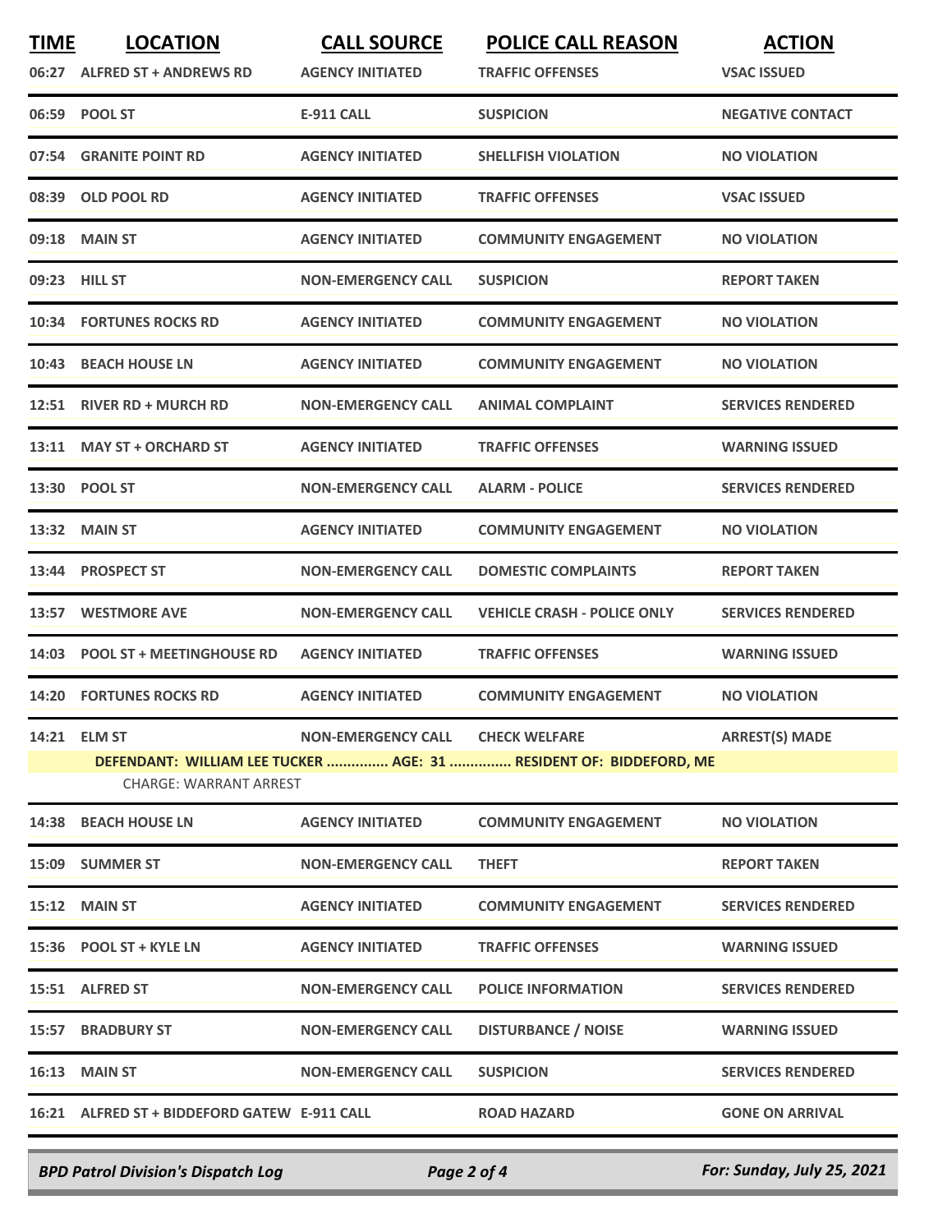| <b>TIME</b>                                                                                                                   | <b>LOCATION</b><br>16:33 ELM ST | <b>CALL SOURCE</b><br><b>NON-EMERGENCY CALL</b> | <b>POLICE CALL REASON</b><br><b>ASSIST OTHER AGENCY</b>          | <b>ACTION</b><br><b>NO ACTION REQUIRED</b> |
|-------------------------------------------------------------------------------------------------------------------------------|---------------------------------|-------------------------------------------------|------------------------------------------------------------------|--------------------------------------------|
|                                                                                                                               | 16:52 PROSPECT ST               | <b>NON-EMERGENCY CALL</b>                       | <b>CIVIL COMPLAINT</b>                                           | <b>REPORT TAKEN</b>                        |
| 17:04                                                                                                                         | <b>WEST ST + BENSON RD</b>      | <b>E-911 CALL</b>                               | <b>BOLO</b>                                                      | <b>REFERRED OTHER AGENCY</b>               |
| 17:32                                                                                                                         | <b>LESSARD AVE + MAY ST</b>     | <b>NON-EMERGENCY CALL</b>                       | <b>BOLO</b>                                                      | <b>GONE ON ARRIVAL</b>                     |
| 17:58                                                                                                                         | <b>MAIN ST</b>                  | <b>NON-EMERGENCY CALL</b>                       | <b>HARASSMENT</b>                                                | <b>SERVICES RENDERED</b>                   |
| 18:15                                                                                                                         | <b>WENTWORTH ST + MASON ST</b>  | <b>NON-EMERGENCY CALL</b>                       | <b>BOLO</b>                                                      | <b>NEGATIVE CONTACT</b>                    |
| 18:48                                                                                                                         | <b>SHOPS WAY</b>                | <b>AGENCY INITIATED</b>                         | <b>COMMUNITY ENGAGEMENT</b>                                      | <b>SERVICES RENDERED</b>                   |
| <b>19:00</b>                                                                                                                  | <b>MARINER WAY</b>              | <b>AGENCY INITIATED</b>                         | <b>OUT FOR FOLLOW UP</b>                                         | <b>SERVICES RENDERED</b>                   |
|                                                                                                                               | <b>19:10 FORTUNES ROCKS RD</b>  | <b>NON-EMERGENCY CALL</b>                       | <b>SUSPICION</b>                                                 | <b>GONE ON ARRIVAL</b>                     |
|                                                                                                                               | 19:16 GRAHAM ST                 | <b>E-911 CALL</b>                               | <b>CHECK WELFARE</b>                                             | <b>NO ACTION REQUIRED</b>                  |
| 19:40                                                                                                                         | <b>MAIN ST</b>                  | <b>AGENCY INITIATED</b>                         | <b>COMMUNITY ENGAGEMENT</b>                                      | <b>SERVICES RENDERED</b>                   |
| 19:43                                                                                                                         | <b>POOL ST</b>                  | <b>E-911 CALL</b>                               | <b>DISTURBANCE / NOISE</b>                                       | <b>REPORT TAKEN</b>                        |
| 20:17                                                                                                                         | <b>WASHINGTON ST</b>            | <b>NON-EMERGENCY CALL</b>                       | <b>DISTURBANCE / NOISE</b>                                       | <b>SERVICES RENDERED</b>                   |
|                                                                                                                               | 20:24 SUMMER ST + FOSS ST       | <b>NON-EMERGENCY CALL</b>                       | <b>JUVENILE OFFENSES</b>                                         | <b>GONE ON ARRIVAL</b>                     |
|                                                                                                                               | 20:30 ALFRED ST                 | <b>AGENCY INITIATED</b>                         | <b>OUT FOR FOLLOW UP</b>                                         | <b>SERVICES RENDERED</b>                   |
|                                                                                                                               | 20:32 PEARL ST                  | <b>E-911 CALL</b>                               | 911 MISUSE                                                       | <b>SERVICES RENDERED</b>                   |
|                                                                                                                               | 20:54 CRESCENT ST               | <b>E-911 CALL</b>                               | <b>DOMESTIC COMPLAINTS</b>                                       | <b>REPORT TAKEN</b>                        |
|                                                                                                                               | 21:15 GRAHAM ST                 | <b>NON-EMERGENCY CALL</b>                       | <b>CHECK WELFARE</b>                                             | <b>NO TRANSPORT</b>                        |
|                                                                                                                               | 21:43 FOSS ST                   | <b>E-911 CALL</b>                               | <b>OPER AFTER SUSPENSION</b>                                     | <b>SUMMONS ISSUED</b>                      |
| DEFENDANT: AMANDA JAYNE REID  AGE: 36  RESIDENT OF: BIDDEFORD, ME<br>CHARGE: OPERATING WHILE LICENSE SUSPENDED OR REVOKED-OUI |                                 |                                                 |                                                                  |                                            |
|                                                                                                                               | 22:06 FREEMAN ST + BUCKLEYS CT  | E-911 CALL                                      | <b>FIREWORKS COMPLAINT</b>                                       | <b>NEGATIVE CONTACT</b>                    |
|                                                                                                                               | 22:48 SULLIVAN ST               | <b>NON-EMERGENCY CALL</b>                       | <b>DISTURBANCE / NOISE</b>                                       | <b>UNFOUNDED</b>                           |
|                                                                                                                               | 22:53 BOULDER WAY               | <b>E-911 CALL</b>                               | <b>SUSPICION</b>                                                 | <b>SERVICES RENDERED</b>                   |
|                                                                                                                               | 23:11 MAIN ST                   | <b>NON-EMERGENCY CALL</b>                       | <b>SUSPICION</b>                                                 | <b>NEGATIVE CONTACT</b>                    |
|                                                                                                                               | 23:19 ALFRED ST                 | AGENCY INITIATED WARRANT ARREST                 |                                                                  | <b>ARREST(S) MADE</b>                      |
|                                                                                                                               | <b>CHARGE: WARRANT ARREST</b>   |                                                 | DEFENDANT: BRYANNA LEE FOGG  AGE: 27  RESIDENT OF: BIDDEFORD, ME |                                            |
|                                                                                                                               |                                 |                                                 |                                                                  |                                            |

*BPD Patrol Division's Dispatch Log Page 3 of 4 For: Sunday, July 25, 2021*